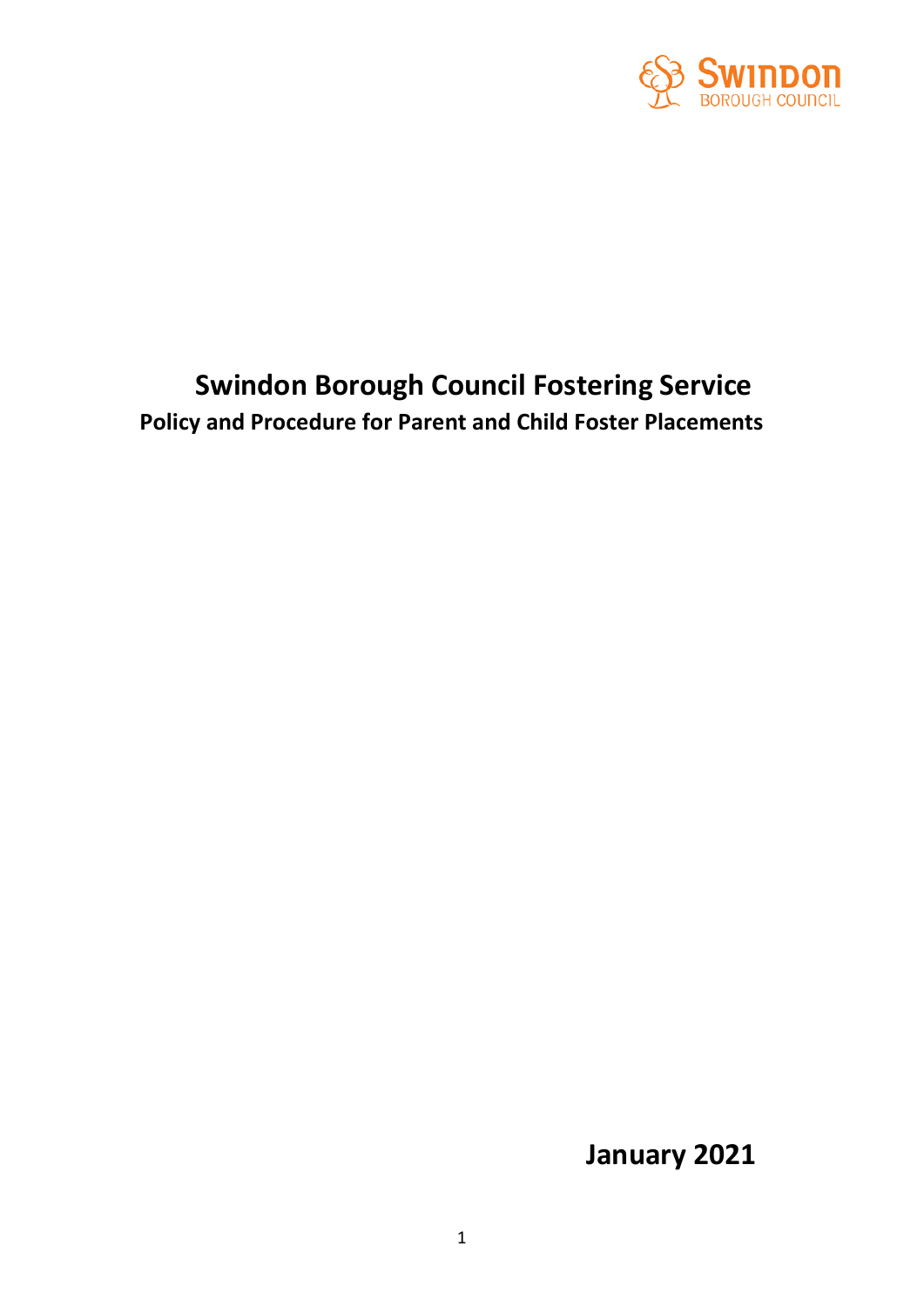

#### **1. Introduction**

Swindon Borough Council's Parent and Child Foster Placements Policy has been designed and written to ensure that action taken by Swindon Children's Services is in line with legislation, national policy and guidance. It aims to ensure that all foster carers, supervising social workers, parents and children's social workers have the same understanding about the placement tasks they are required to undertake, and the legal basis for doing so.

This policy should be implemented following:

- A pre-birth assessment; or
- A statutory assessment which recommends a parent and child placement; or
- At the direction of the Court during Care Proceedings.

In exceptional circumstances, where the required assessments have not been completed, a clear plan, with timescales, must be agreed at the Pre-Placement Meeting for the completion of the assessment.

Parent and child foster care is an exceptional arrangement for very young babies and their parents.

## **2. Legal Context**

There are three scenarios that apply to parent and child fostering, with different implications depending on the regulations that apply.

## **2.1 Parent Looked After, Child Looked After**

Where the parent is under 18 and is looked after by the Local Authority and the child is also looked after by the Local Authority, each will be subject to all the requirements of the:

• Care Planning, Placement and Case Review (England) Regulations 2010;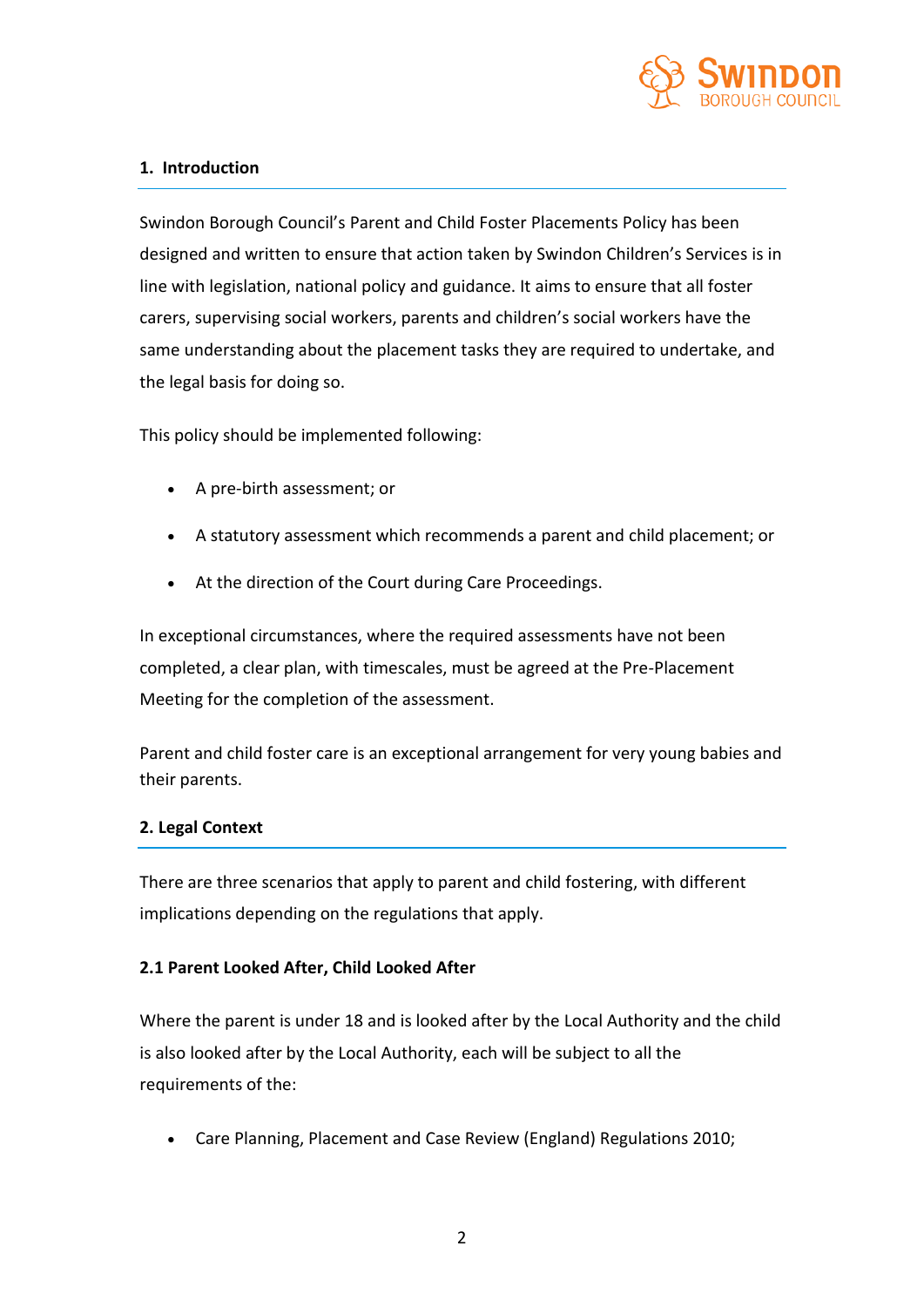

• The Fostering Services (England) Regulations 2011.

# **2.2 Parent looked after, Child not looked after**

During Care Proceedings it could be that a parent under the age of 18 (who is looked after), and their child (who is not looked after) live together in a foster placement. The requirements of the 2010 Care Planning Regulations and the 2011 Fostering Regulations will apply only to the parent.

# **2.3 Parent not Looked After, Child Looked After**

In this situation, the parent could be either under or over the age of 18, and only the child will be subject to all the requirements of the 2010 Care Planning and 2011 Fostering Regulations. The regulations in relation to placement with parents will not apply, and the parent will be considered as part of the fostering household. In this situation the parent, if under 18, will have been assessed but not identified as a child in need in their own right.

## **3. Criteria for Parent and Child Assessment Placement Foster Carers**

These criteria are in addition to the eligibility criteria within the fostering policy, and apply specifically to Parent and Child placements.

- Carers must be able to demonstrate that they have the knowledge, skills and values outlined in the Fostering Coram BAAF assessment and that they can adequately meet all Parent and Child fostering requirements (See Appendix 1 – CoramBAAF Prospective Foster Carer Report (Form F) England: Parent and Child Fostering Assessment Report) ;
- There are additional competencies specific to Parent and Child fostering, which approved foster carers will need to evidence that they can meet;
- Carers need to have sufficient physical space to accommodate a parent with their child on a residential or non-residential (subject to approval) basis;
- Carers need to have the availability to undertake intense pieces of assessment work. Assessments are a constant process with the child and their parent being in the foster home for the majority of the time. This will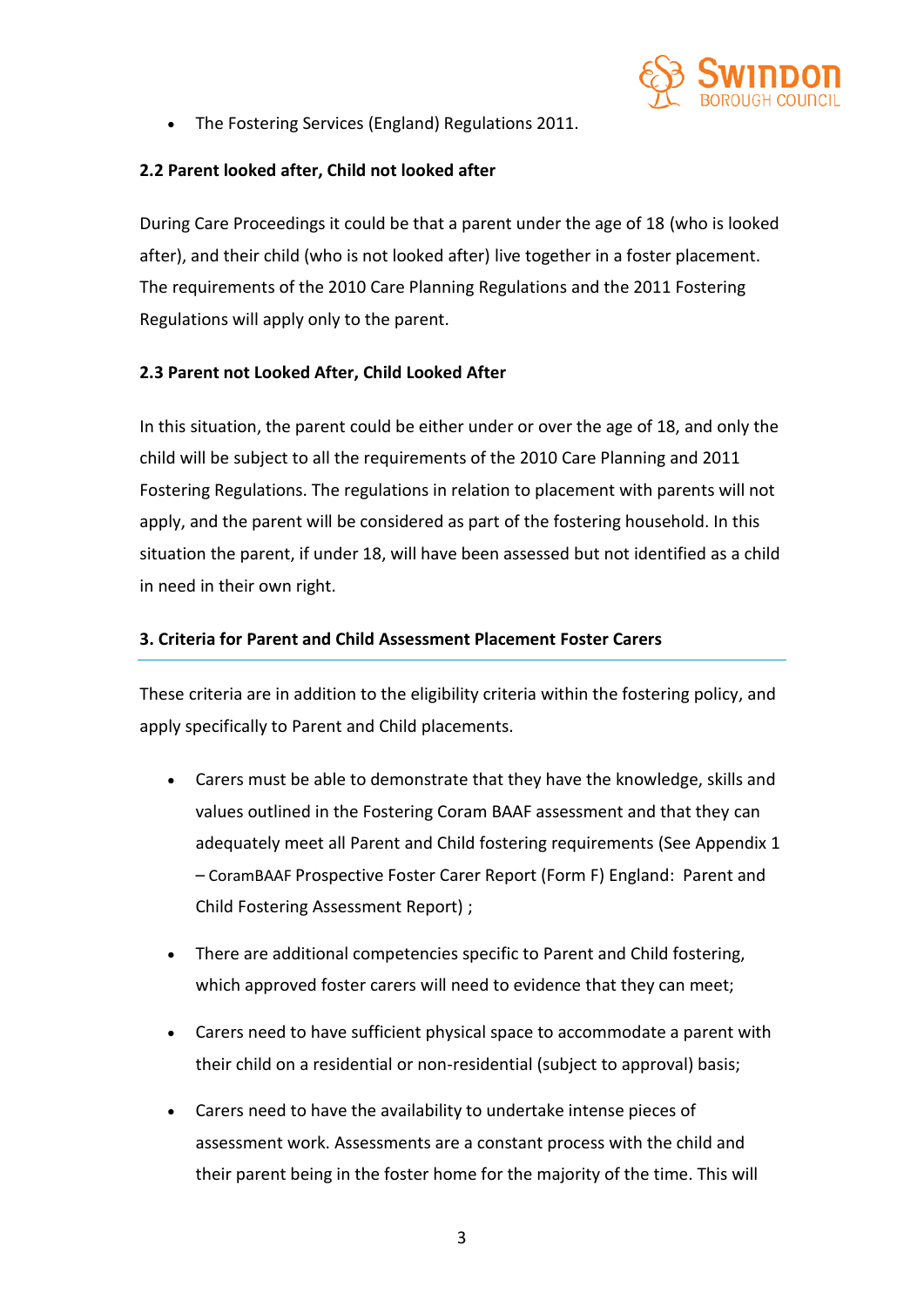

have implications for all members of the fostering household, and also for extended family members;

- For Parent and Child carers, their home is their workplace and they need to be available to focus on the fostering task. It would not generally be appropriate to approve carers for this type of fostering who have young dependent children (primary school aged) and / or children with a higher level of need. That stated, in exceptional circumstances, where carers have specific significant support systems in place to ensure their availability as fulltime Parent and Child carers, then it may be appropriate to consider approval for parent and child placements, even if there are other young / dependent children in the home. This would be subject to satisfactory assessment and ongoing review;
- Foster Carers' approval may include a variety of placement types in addition to parent and child, but they will only offer one placement type at any given time;
- Because of the unique nature of Parent and Child fostering, it is not generally appropriate for carers to simultaneously undertake alternative fostering tasks. However, in some circumstances it may be appropriate to undertake certain tasks such as peer support.

## **3.1 Training**

Parent and child carers have specific approval for this placement type. There are also additional training needs for these carers. These can be addressed through assessment, formal training, support groups and wider networks as identified in the carer's Personal Development Plan. As with all carers, PDP's are reviewed on an annual basis.

Some of the topics covered by the additional training for parent and child foster carers will include: what is parent and child fostering; understanding, promoting and assessing attachment; tools of assessment; parenting skills; safeguarding; recording and report writing; and understanding court and giving evidence.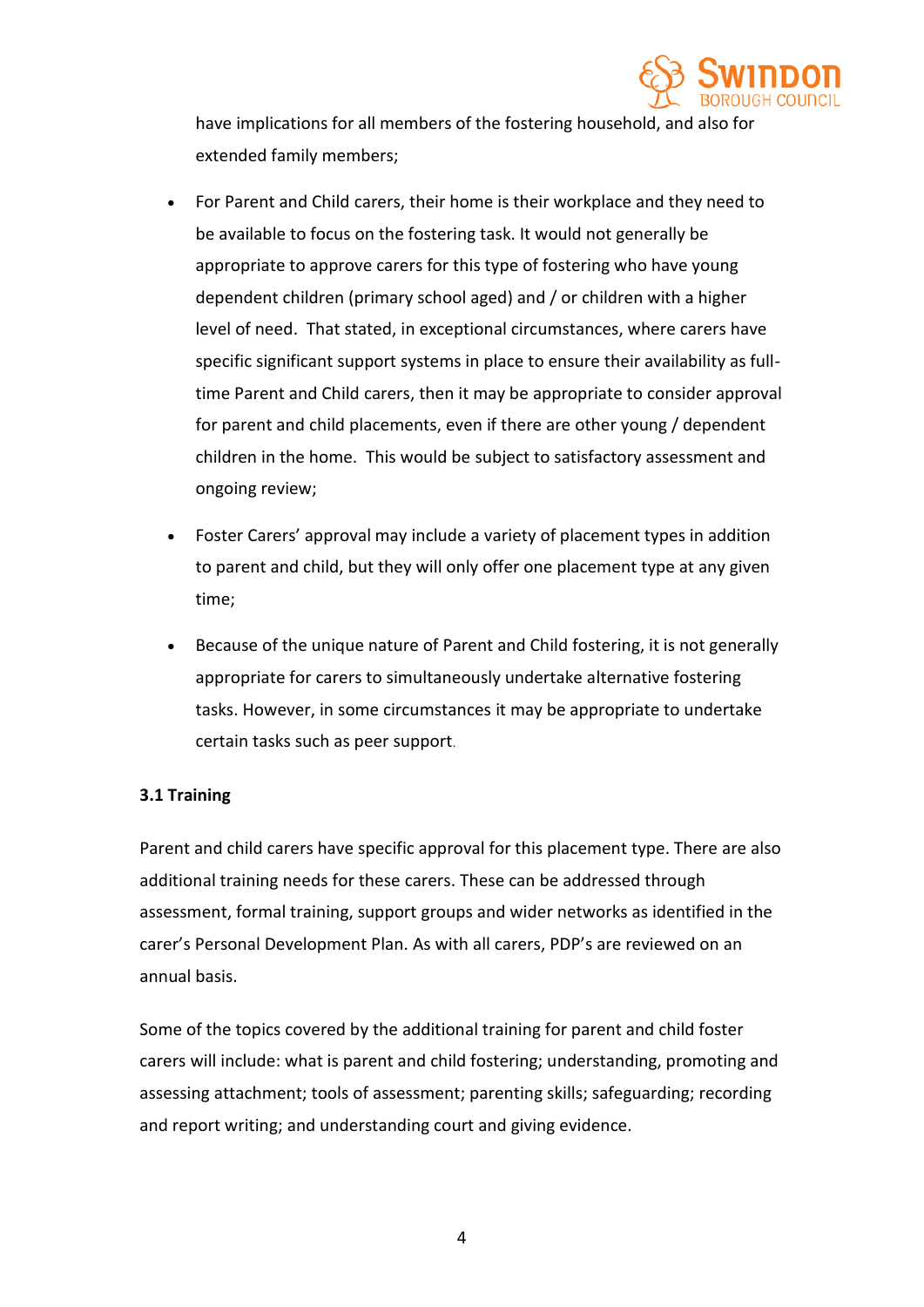

Foster carers undertaking Parent and Child Placements will be expected to complete the following specific training courses:

- Parent and Child Fostering Placements Training
- Domestic Abuse Awareness (online)
- Drug and Alcohol Awareness (online)
- Learning Disability Awareness (online)
- Mental Health Awareness (online)
- The Adolescent Brain and Promoting Healthy Infant Attachment (Family Nurse Partnership training)
- Motivational Interviewing (Family Nurse Partnership training)

Additional training courses available / courses under development include:

- Healthy Infant Care
- The Public Law Outline Understanding Court Processes and Recording Requirements in Parent and Child Placements
- Foetal Alcohol Syndrome
- Supporting Contact in Parent and Child placements

## **4. Approval for Parent and Child Assessment Placements**

If, following a pre-birth/statutory assessment, it is identified that a Parent and Child placement is required this request should be presented at the Care Panel to seek approval.

## **4.1 Criteria for Acceptance of Referrals for Placement**

Social Workers will be required to submit the initial placement request by completion of a CoramBAAF Parent and Child Referral Form. It is essential that a Parent and Child Fostering Placement – Risk Assessment and Risk Management Plan is also completed. See Appendix 2 and Appendix 3.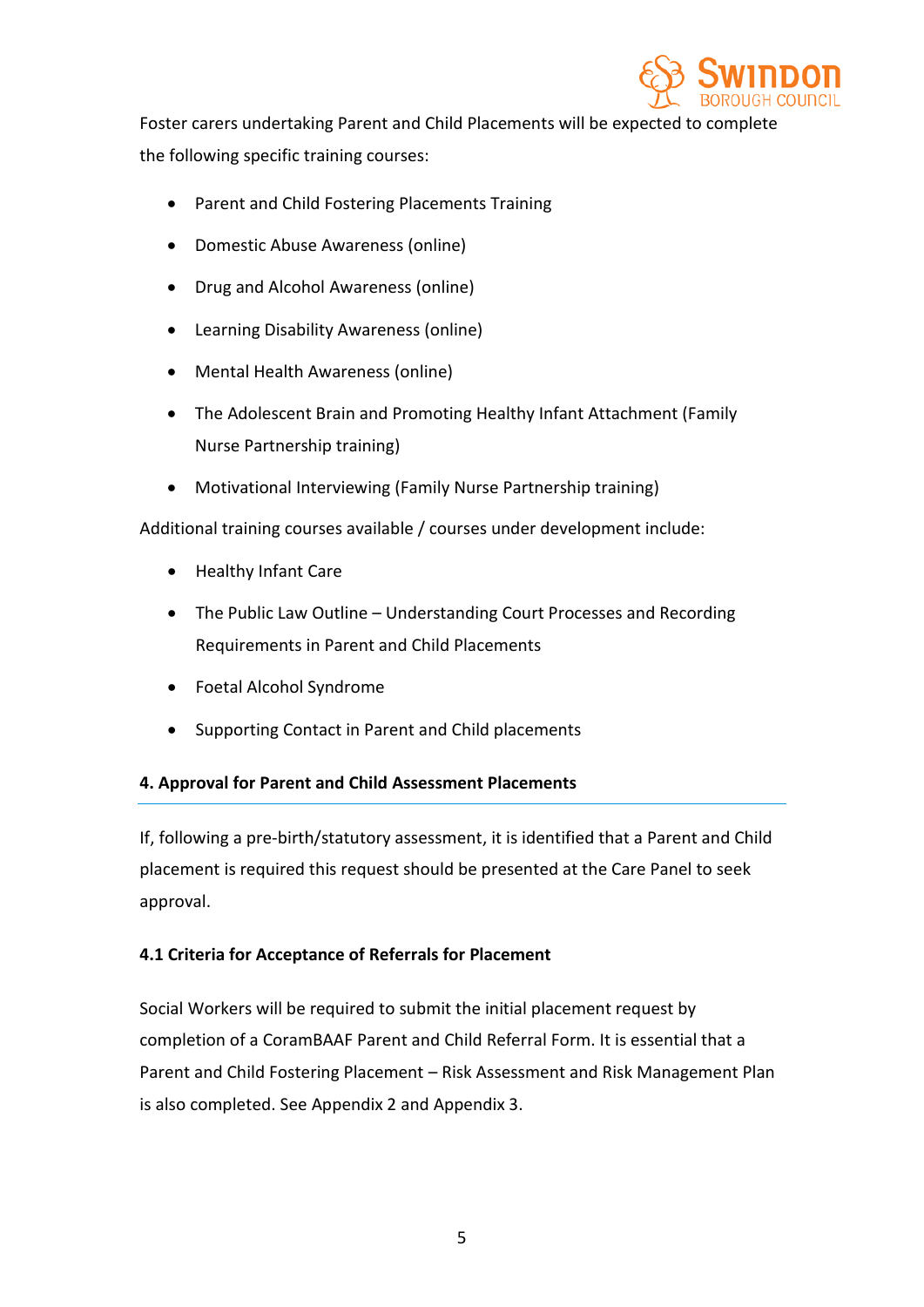

Disclosure and Barring Service checks must be commenced and PNC checks completed in respect of all parents aged 18+ years, before a placement can be made.

Other additional assessments previously undertaken should be sent with the referral, alongside an up-to-date chronology.

It is essential that any safeguarding issues are highlighted within the referral (e.g. non-accidental injuries, mental health issues, and drug and alcohol misuse) and an analysis of the possible impact on a fostering family is included. This is needed in order to assist with matching.

#### **4.2 Pre-Placement Planning Guidance**

The Pre-Placement Meeting and contract (see Appendix 4 - CoramBAAF Parent and Child Fostering Placement / Arrangement Agreement) are essential tasks to be completed prior to any placement. Failure to do so could result in delay in making a placement, or a poor placement outcome. A pre-birth assessment is expected in all cases, except where the pregnancy has been concealed or only identified at a later stage. In these cases, where a placement is required in an emergency, a Child and Family Single Assessment should be completed within 35 days of the initial referral having been received.

The assessment element of the placement will normally be agreed for a period of 12 weeks. A review at 6 weeks is a requirement of all placements as this will prevent drift and enhance decision-making. A senior manager may agree an extension to the placement timescale, if there is an identified need for continued parenting work, support, transitional plans or further assessment.

The Fostering Service recognises the duty to foster carers and parents to ensure that the best help and support is provided from the outset. Establishing a clear contract clarifies roles and responsibilities to the placement for all parties involved.

All placements will have an assessment component. The prime aim of any placement should be to assess the safe parenting capability of the parent. Where the parent is also a Child Looked After, realistic timescales for independent living should form part of the assessment and planning.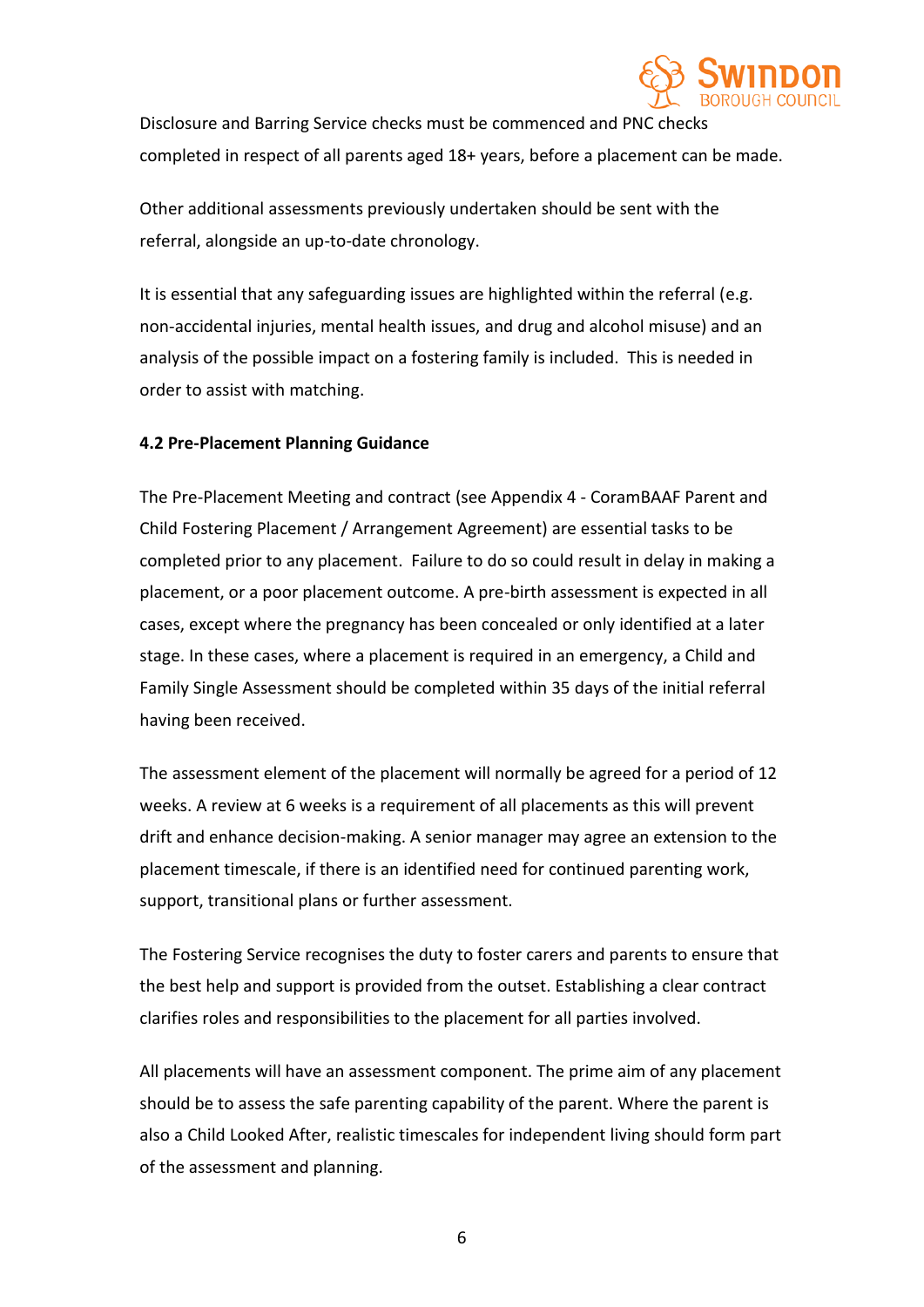

However, parent and child foster placements should not be treated as the only means of assessment or training in parenting skills. The foster carer will be *informing* the assessment; the parenting assessment itself is the responsibility of the child's social worker.

For a Parent and Child placement to successfully meet its objectives there must be multi-agency working and assessment. The child's social workers will need to take the lead in negotiating with other agencies to ensure that every placement is fully supported (e.g. adult social care, mental health, learning disability, health visiting and midwife). Additional support via the Family Nurse Partnership, Baby Steps and New Beginnings should also be considered.

Where the child is in placement and subject to either an ICO or a Care Order, parental responsibility is shared, and the Local Authority will need to negotiate with the parent(s) the most appropriate arrangements for exercising their respective parental responsibilities. These arrangements must be discussed, agreed and recorded at the pre-placement meeting.

At the Pre-Placement Meeting, the social worker must provide a clear statement as to the objectives of the placement and the timescale for assessment. Those involved in the meeting must agree how progress towards meeting the objectives will be tracked, and how success will be measured. This must be made clear to the parent.

Following the ending of a placement a foster carer *may* agree (under new contract) to provide further support via outreach support within the parent's home for up to 2 weeks. This arrangement will only be put in place following a Placement Planning Meeting and the completion and signing of the placement contract.

Where the parent is also Looked After, various scenarios could apply. If the parenting assessment concludes that the parent is able to safely parent the child, then the aims and timescales of the placement must be re-negotiated to include clear criteria for moving on into independent living, or to another form of supported arrangement not involving fostering. Should, however, the parent be assessed as unable to safely parent, then by the direction of the Court, or with the agreement of the parent, the child should be moved to a different placement. This may also involve a change of placement for the parent if the placement is designated only as a parent and child placement.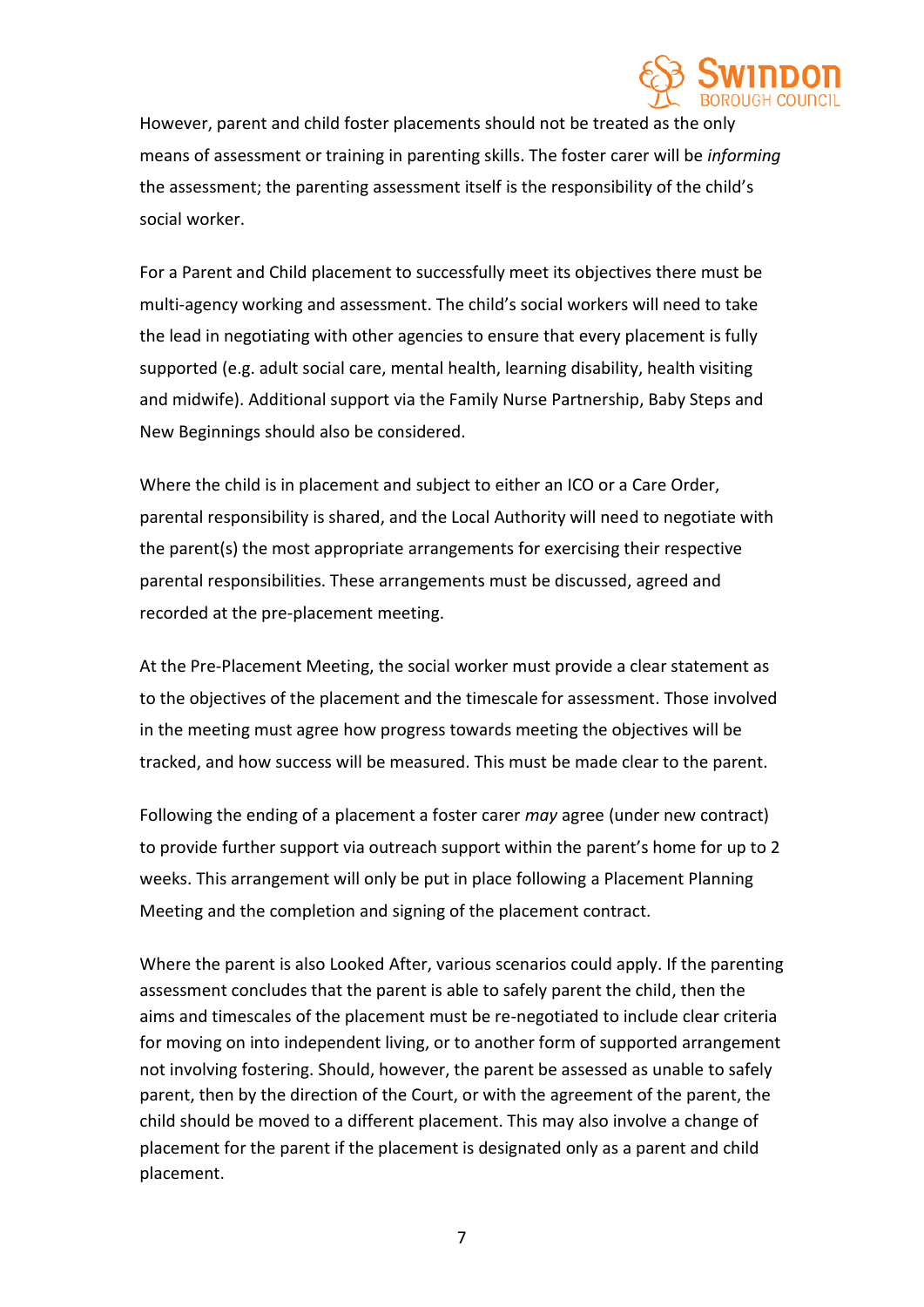

#### **5. Role of the Foster Carer**

The foster carer(s) will be expected to offer guidance and assistance to the parent in managing the care tasks for the baby. This may include direct instruction or modelling, it may include responding to questions, or it may include practical support such as accompanying the parent to 'parent and baby' groups, healthvisiting clinic, shopping etc. The placement should provide a safe and friendly environment to provide supervision and support to the parent, to improve and consolidate parenting skills.

The foster carer will be expected to show the parent how any technical appliances work so that they are able to use cooking and cleaning facilities appropriately. If the placement progresses positively it must be expected that the parent demonstrate less reliance on the carers support.

The foster carer should promote and support the key attachment between parent and child.

The foster carer will be expected to keep one daily record noting observations of the parent's ability to respond to their baby's needs, manage the routine, and manage the practical tasks of washing, ironing, shopping, budgeting etc. These observations will inform any parenting programme or assessment that has been agreed. The foster carer will be expected to be open and honest about the parent's strengths and difficulties when recording their observations and the parent must be given the opportunity to read and comment on these observations (see Appendix 5: Parent and Child Fostering Placement – Foster Carer Daily Record Sheet).

The Foster carer and their Supervising Social Worker will complete a safer care policy, based on discussions held within the placement planning meeting, and will provide a copy of the safer care policy in relation to the individual parent and child placement. The Foster carer will inform the parent of any household rules and routines, and of the safer caring policy.

The Foster carer will be expected to periodically check on the care and safety of the child in placement, and therefore must have access to the child at all times whilst in the home environment.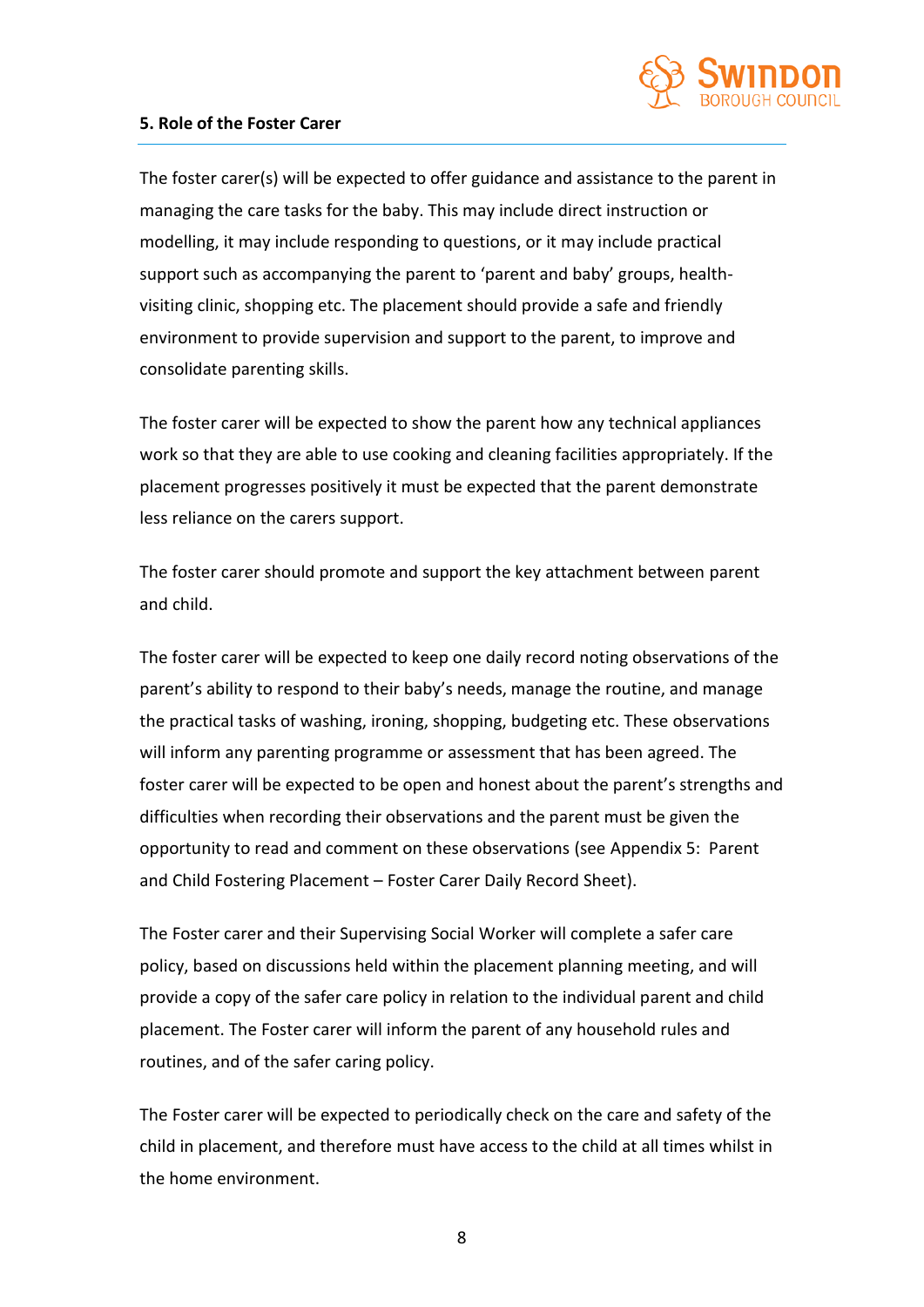

Foster carers should intervene if the level of risk to the child from a parent would be detrimental to their welfare.

The Foster carer will always seek medical advice or treatment for any fall or injury that a child has sustained. A report of any injury should be made to the child's social worker and supervising social worker as soon as possible. Were this to occur out of hours, the Emergency Duty Service would need to be notified.

The Foster carer will respect and give recognition to the importance of a parent and child's ethnic origin, cultural background, religion, language, gender, sexuality and disability.

The Foster carer will attend Pre-Placement Meeting, Reviews, Core Group Meetings, Planning Meetings, Child Protection Conferences and any other meetings required.

Foster carers will receive full information prior to placement from the child's social worker in relation to both the parent and the child. If the information has not been received, the carer must inform the supervising social worker 2 days before the placement commences. If a placement is made on an emergency basis, the foster carer should expect to receive relevant information within 5 days.

The Foster carer will liaise with child's social worker, health visitor and supervising social worker and any other professionals involved.

Should the placement be terminated because of a decision made by Swindon Borough Council relating to a serious breach of the contract, such as, that the wellbeing of the child is compromised or because the parent has left the placement without agreement; the expectation will be that the child will be moved to a childonly placement.

Although the progress of the placement will be reviewed according to the schedule set out in the contract, the child will also be subject to the Children Looked after Review mechanism according to the statutory schedule, as will the parent if also looked after. The foster carer will remain subject to the foster care review mechanism.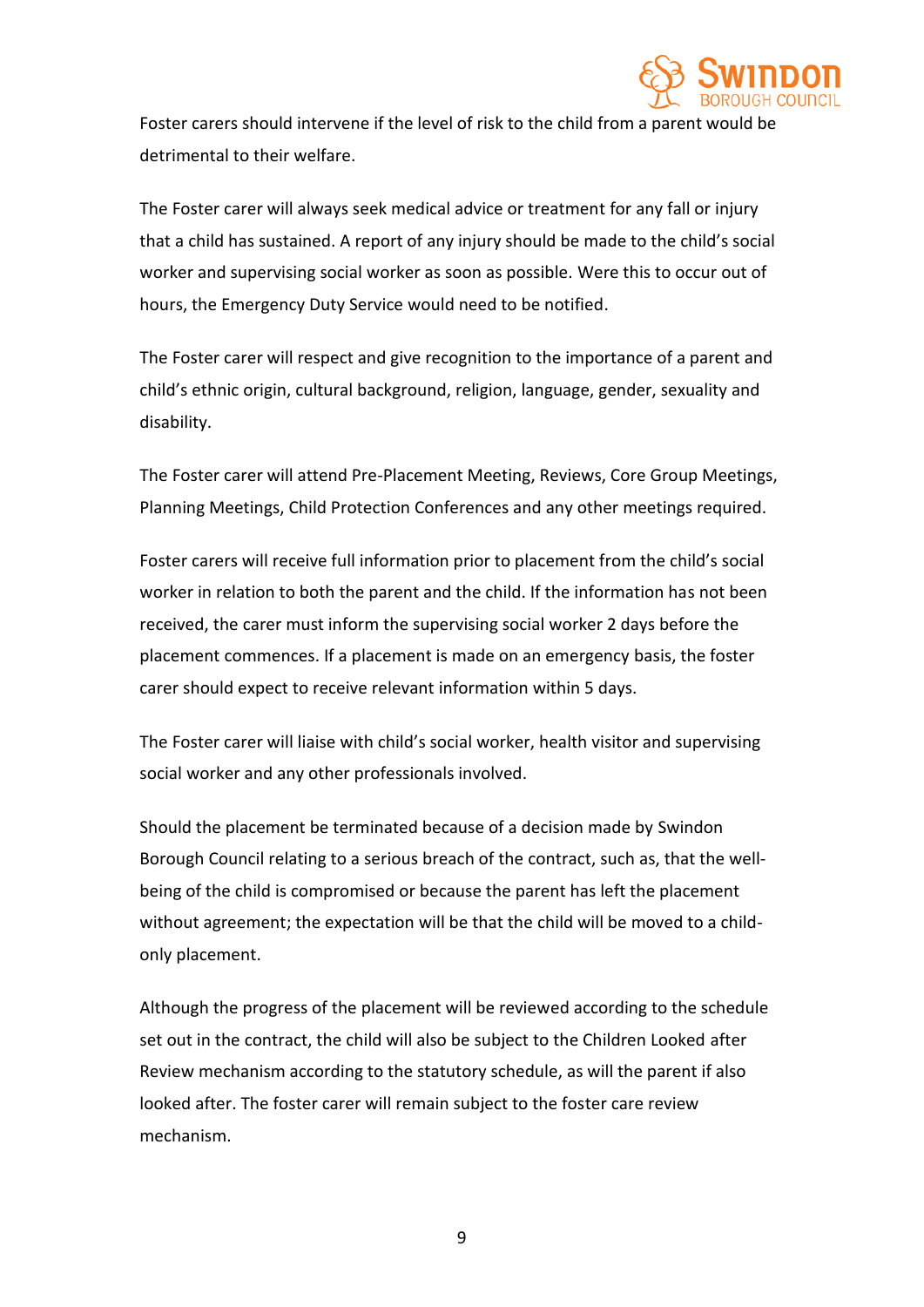

It is not appropriate for a foster carer to take fostering leave during a parent and child placement, and no respite will be granted until after the first 10 weeks, unless this is due to an emergency or has been pre-arranged.

#### **6. Responsibility of the Parent(s)**

Parent(s) will be expected to care for their child at all times (getting up, bathing, feeding, changing under supervision from carer until it is agreed supervision is no longer necessary).

Parent(s) will be expected to manage the day and bedtime routine, which fits in with the foster carer's household. When the parent is settling a child for bed, it is their responsibility to check on the child throughout the evening and during the night as required.

Parent(s) will be expected to demonstrate their competence in attending to all their child's physical needs as well as interacting positively with their child.

Parent(s) will be expected to shop, budget and cook for self and child and attend to all clothes washing and ironing. One of the placement aims will be for the parent to achieve greater independence and skill in these areas.

Parent(s) will keep their room tidy and leave the kitchen, bathroom and any other communal areas in a tidy, clean condition after use.

Personal clothing and belongings must be kept in parent's own room. The foster carer cannot be responsible for property or articles that are lost or damaged.

Parent(s) will contribute to the wellbeing of everyone in the foster carers' home and in public by demonstrating non-aggressive, non-threatening behaviours.

If agreed in the contract the foster carer will offer babysitting one evening per week; parent will provide 24 hours' notice for the request.

Foster carer may make random room checks to ensure safety of parent and child and therefore all bedroom doors must be kept unlocked.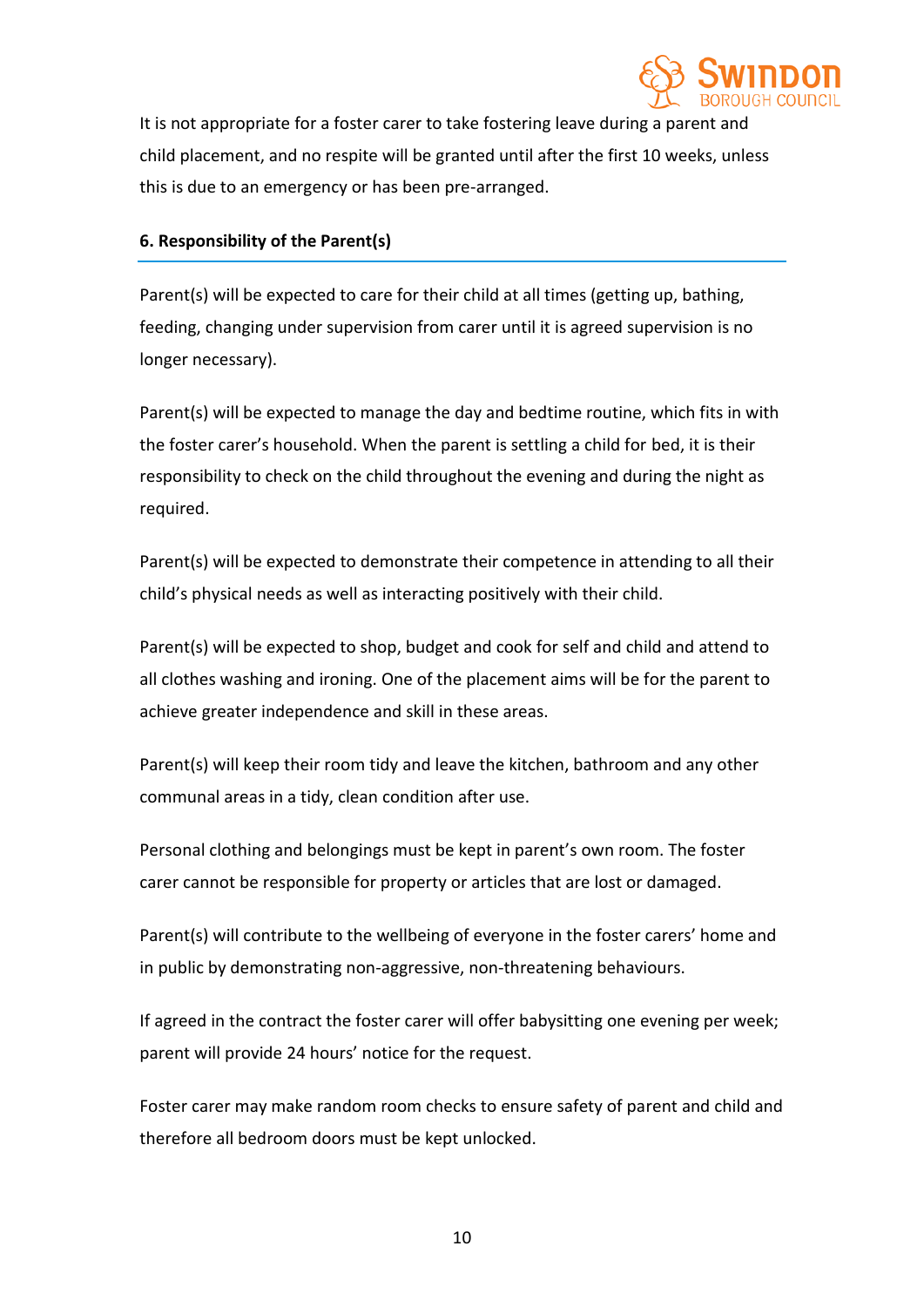

The foster carer will write accurate daily record sheets, which will be shared daily with parent(s) and signed by both parent(s) and carer.

The foster carer will complete and share the safe caring plan with the parent.

Smoking is not permitted inside the foster carer's home. If a parent smokes, it must be in the designated outside area. On returning to the home, the parent must wash their hands before contact with their baby.

If there are other children in the household, the parent in placement must not provide any practical or supervisory care.

The parent should not keep any alcohol in the carer's home.

No involvement with any illegal substances is permitted in the foster carer's home. However, it is recognised some parents may be supported in a parent and child placement whilst the parent is supervised by a treatment programme for drug or alcohol misuse.

Parent should inform the foster carer and child's social worker of any appointments, and check if childcare cover is required.

Parent's circumstances and history is strictly confidential to the named foster carers and not their families or friends. Parents can feel reassured that no discussions will take place between family members and friends.

Parents over the age of 18 will be subject to Disclosure and Barring Service Checks and Police National Computer Checks, and the results will be fed into the preplacement risk assessment.

## **7. Role of the Supervising Social Worker (SSW)**

All Parent and Child foster carers must be fully supported by a designated and experienced supervising social worker who will offer the level of support and supervision as agreed in the **Parent and Child Fostering Placement/ Arrangement Agreement.** Any known or potential risks to foster carers and family from members of the child's family or others must be assessed. No foster carer or member of the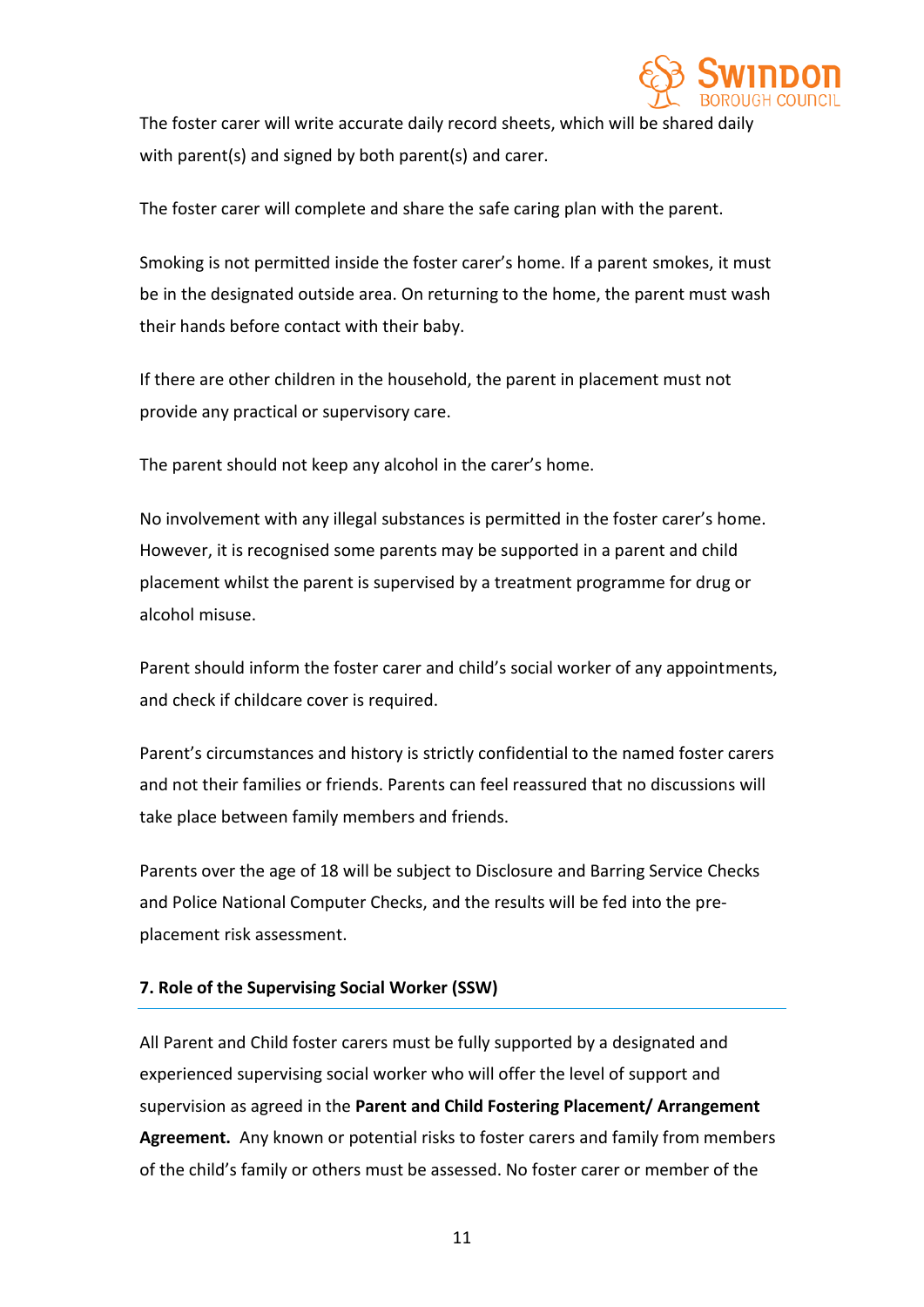

fostering household should knowingly be placed at risk as a consequence of providing a placement.

SSW to ensure full parent and child information is passed on by child's social worker to foster carer prior to placement commencing. If this is not the case then SSW should inform the child's social worker who will, in discussion with manager, make a decision if the placement goes ahead or is delayed.

SSW will be responsible for monitoring/supporting/supervising/ inspecting the management of the placement.

SSW will visit at a minimum of the first week of placement and three weekly thereafter to provide supervision and support as well as weekly phone contacts. SSW will also undertake unannounced visits.

SSW will read and sign off all daily record sheets and report any issues as appropriate. SSW will discuss with the carer the recorded observation to ensure objectivity remains.

SSW to liaise with the child's social worker to provide updates on the placement.

SSW will inform foster carers if they have any annual leave arranged, lasting for one week or more.

SSW will check with foster carers that they have researched/accessed groups or courses available (if appropriate) for the parent and baby in the local area.

## **8. Role of the Child's Social Worker**

It is important that if a parent is being supported in their own right i.e. as a child in care or care leaver then they should be allocated a different worker from their child's social worker. This will ensure that both are supported with their individual needs.

The child's social worker must visit the placement every 2 weeks and make weekly phone/email contact, in addition to the SSW contact with the carer. During these visits, social workers should discuss individually and together with parent and carer,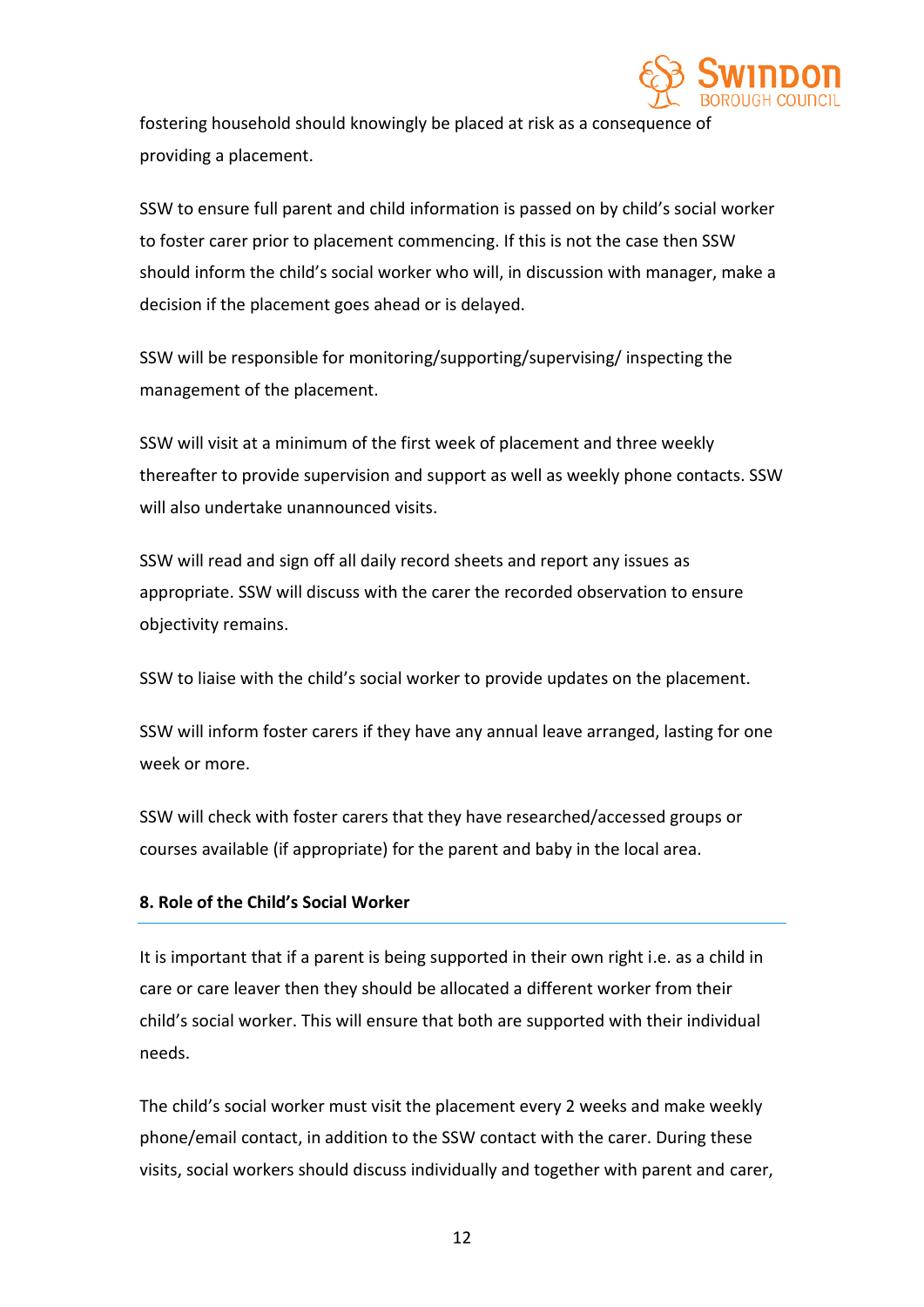

how the placement is going in relation to the placement agreement, and provide opportunity to share concerns/worries.

Child's social worker should undertake a room check.

Child's social worker must arrange and chair regular placement reviews following the placement planning meeting. Placement reviews should be structured around the original placement plan, and the reviewing process should highlight placement progress.

Placement reviews should be arranged at 2 weeks, 4 weeks (combined with first Child Looked after Review), 7 weeks and 10 weeks. Every review should consider placement exit and future plans for family.

Child's social worker should check out any arranged appointments and childcare cover that needs to be approved by the carers.

Child's social worker needs to consider the second parent, and attention and scrutiny must be given to the parent's relationships, both of their involvement in the assessment process and future planning.

Should a dispute arise within the placement, SSW and child's social worker will initially undertake joint visits. If necessary, the child's social worker will then arrange a follow up meeting to include parent, SSW and carer and locality team manager.

Child's social worker will liaise with housing benefits and senior management if the placement continues past 13 weeks. At this point, if the parent is in receipt of Housing Benefit then their entitlement will cease, unless they return to their property and sleep overnight once a week. The alternative is for the Local Authority to pay the rent to secure the tenancy.

To ensure prompt payment to the carers, Children's Placements Team will inform Fostering Finance of the placement start date, confirm the status of the parent, and if the child is subject to Care Proceedings. If the parent is not CLA then the need for parent lodgings should be discussed.

13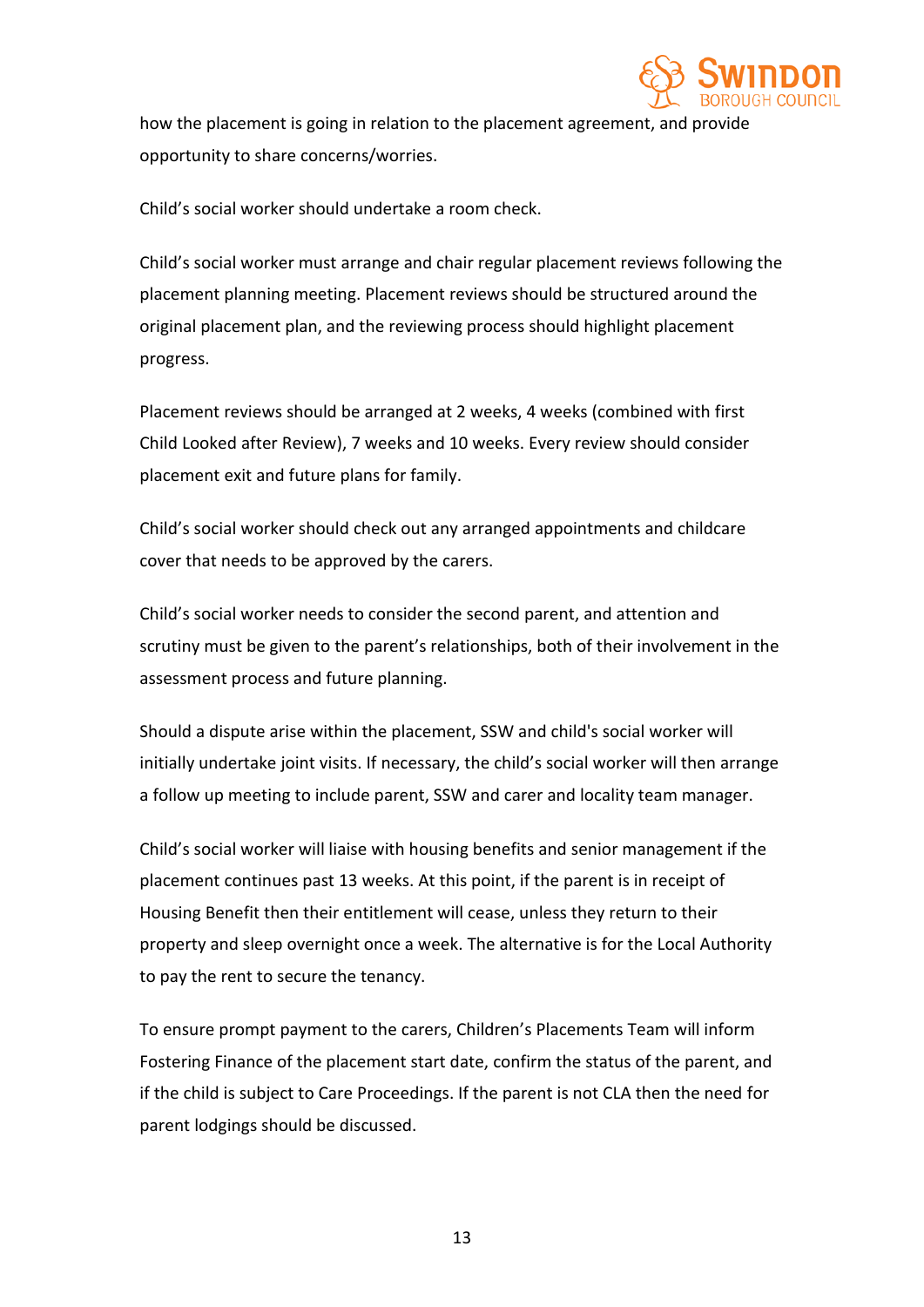

The child's social worker must ensure that the carer has all relevant information at the latest by the date of the pre-Placement Planning Meeting. If the placement is made in an emergency basis, placement information must be supplied within 5 days.

Child's social worker should provide parent(s) with complaints procedures leaflets.

#### **9. Finance**

For financial arrangements, please see Foster Carers' Finance Handbook.

#### **9.1 Parent Benefit Claims/Guidance and Entitlements**

Parents will be expected to apply for any benefits to which they are entitled. Information can be obtained from the **direct.gov website**; what an individual is entitled to will depend on their circumstances.

#### **10. Supporting Documentation**

This contains all forms and guidance to support this procedure.